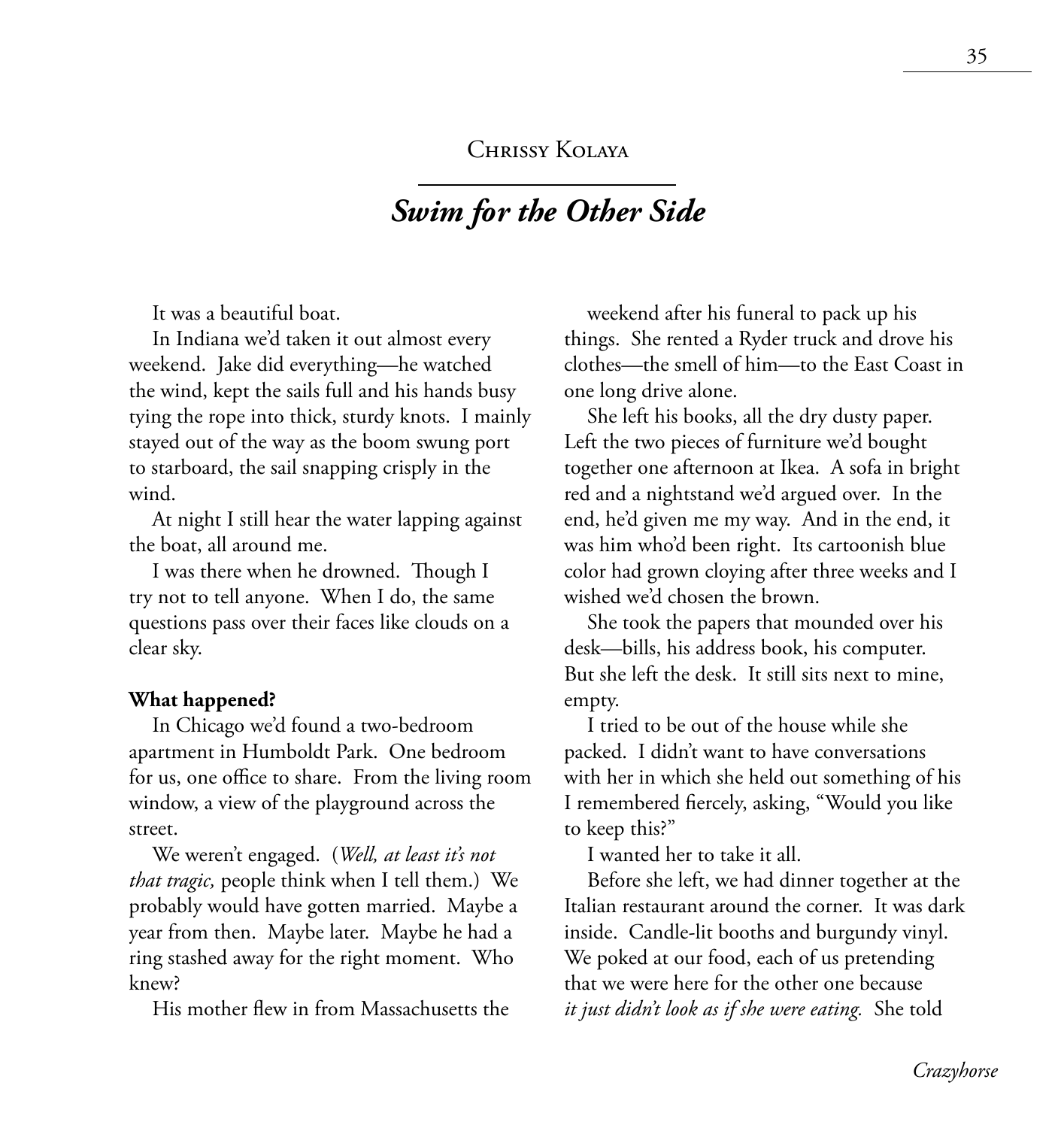me how much she'd always liked me, how she always thought Jake and I would end up together.

 I felt proud, that pleasing feeling of being approved of.

 Then I remembered that he was dead. That his body had been pulled from Lake Michigan early Monday morning during rush hour as cars passed yards away heading north or south on Lakeshore Drive, and that how she felt about me didn't really matter much these days.

 He had this habit of putting his hand flat on top of his head when he was thinking.

## **Were you the stronger swimmer?**

 I hated talking about it. Hated being the girl whose boyfriend died, the receiver of patient nods, magnanimous gestures of kindness.

 At parties now there are always people who haven't heard. "Where's Jake these days?" they ask when they see me by myself.

 Sometimes I want to fuck with people. Once, I let myself. This guy, Bill, from Jake's graduate program who I'd always disliked cornered me in a conversation at a party three weeks after. It was the first time I'd been out since and somehow he hadn't yet heard.

 He leaned against the doorway, a glass of wine in his hand. "So, how's your boyfriend?"

 It was one of the things about him I'd always disliked—how he'd always referred to Jake as my boyfriend rather than by name.

 "Dead," I'd answered. A perfect solid stare I'd practiced in the mirror a hundred times. As I always imagined, it shut him up.

 It's a cheap kind of power, I know. But it felt good at the time.

## **How did he drown?**

 The weekend after we'd moved to Chicago we'd gone to an art opening in our neighborhood. It had been a kind of joke—an installation of awful paintings the gallery owners had scrounged up at thrift shops across the city. We drank Franzia in plastic cups as we strolled around laughing at the paintings—"Torment of the Soul" and "Circus of Despair." Our favorite was a picture of two birds in a tree, their arms around each other in a kind of anthropomorphic embrace called "Love is Being out on a Limb Together."

 "We should totally buy that," Jake said.

 "Are you kidding me? Why would we spend money on that—they probably bought it for four dollars. Besides, we should spend our money on things we actually need, like bookshelves."

 I was forever begging Jake to stop buying books. He seemed to bring home three or four a day. "And can you imagine having to look at that every day?"

 "I'd tell people you painted it," he said.

#### **How did you manage to save yourself?**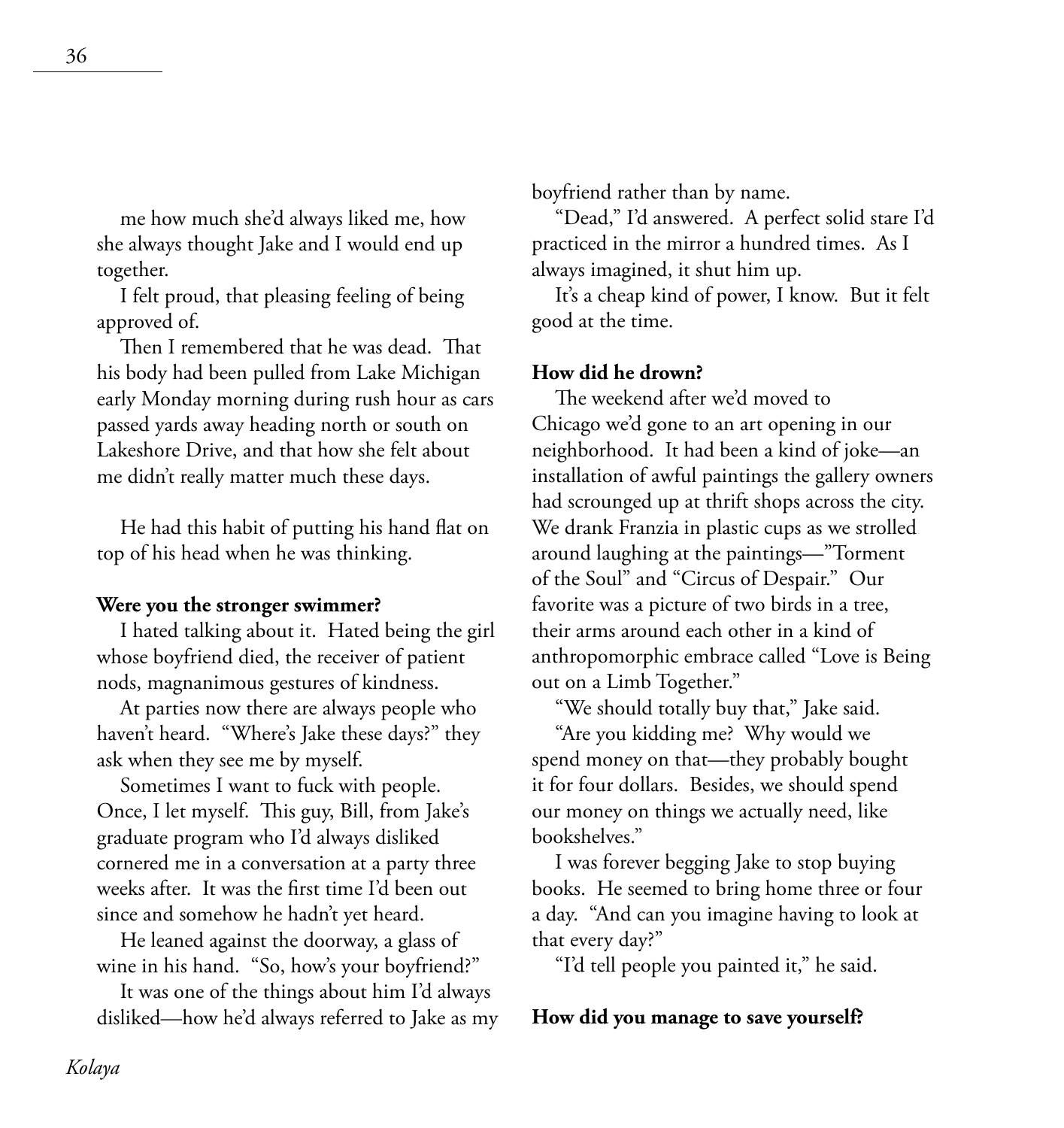The summer before we moved to Chicago we bought a kayak together—our first joint purchase, a kind of forced confidence in the relationship. At night we practiced rolling it in the pool of our apartment complex after the swimmers were gone. Lit with lights under the water, the pool glowed turquoise all around us.

 He taught me how to dislodge from the kayak when it capsized, and how to roll it over together, like fighter pilots, a choreographed dance.

 I'd been scared at first, imagining being trapped upside down under the water, my legs held tight inside the boat and panicking. But Jake was patient. He leaned to the left. I felt the boat tip as we went over, the rush of water. I opened my eyes as he pulled us over with the oar, and felt the cool summer air as we surfaced.

 "Were you scared?" he asked.

 Around us the cicadas hummed, the smell of chlorine stung my nostrils. I didn't answer.

 People always say, "Oh, God. I'm so sorry."

 Then you can tell they have about a million questions bubbling up into their mouths, ready to be asked. Some people ask. Other people don't. The weird thing is that I find that I like the ones who ask better.

 The water that day was mostly calm. Later the wind picked up, and Jake thought we should head back. It was a wave that came out of the 

 He was the stronger swimmer. And when I tell people this, they always want it to be extra ironic—like he was on the college swim team or something like that. A perfect ironic package.

 We both swam for the shore. One minute he was behind me. The next, the water lay flat and endless over my shoulder, nothing to break the horizon.

 The boat righted itself finally, tossed by another wave, a lucky trick that set it right in the water again. When I reached the beach, I crawled along the sand and turned around. I saw it from the shore, the crisp sail against the wide blue sky. I thought he'd gotten back on.

 A month later, I found a report posted on the Internet. "Water-related fatalities in Lake Michigan, August 2002-September 2002."

**Date/Time:** September 29/5:50 p.m. **Water Body/County:** Lake Michigan/Cook. **Number of fatalities/age:** 1/29. **Accident type/Cause of Death:** Capsized/ 

 drowning. **Boat Type/Size:** Sail/17 ft. **Personal Floatation Devices:** No. **Alcohol Involved:** No.

**Summary:** Boat capsized during gusty winds and high chop on the lake. Victim and companion attempted to swim to shore.

 I was the companion, thus not the victim. Thus, my feet found the solid pavement each morning, my hands the cool water from the showerhead. And each evening, my tongue a full glass of wine.

blue that tossed us.